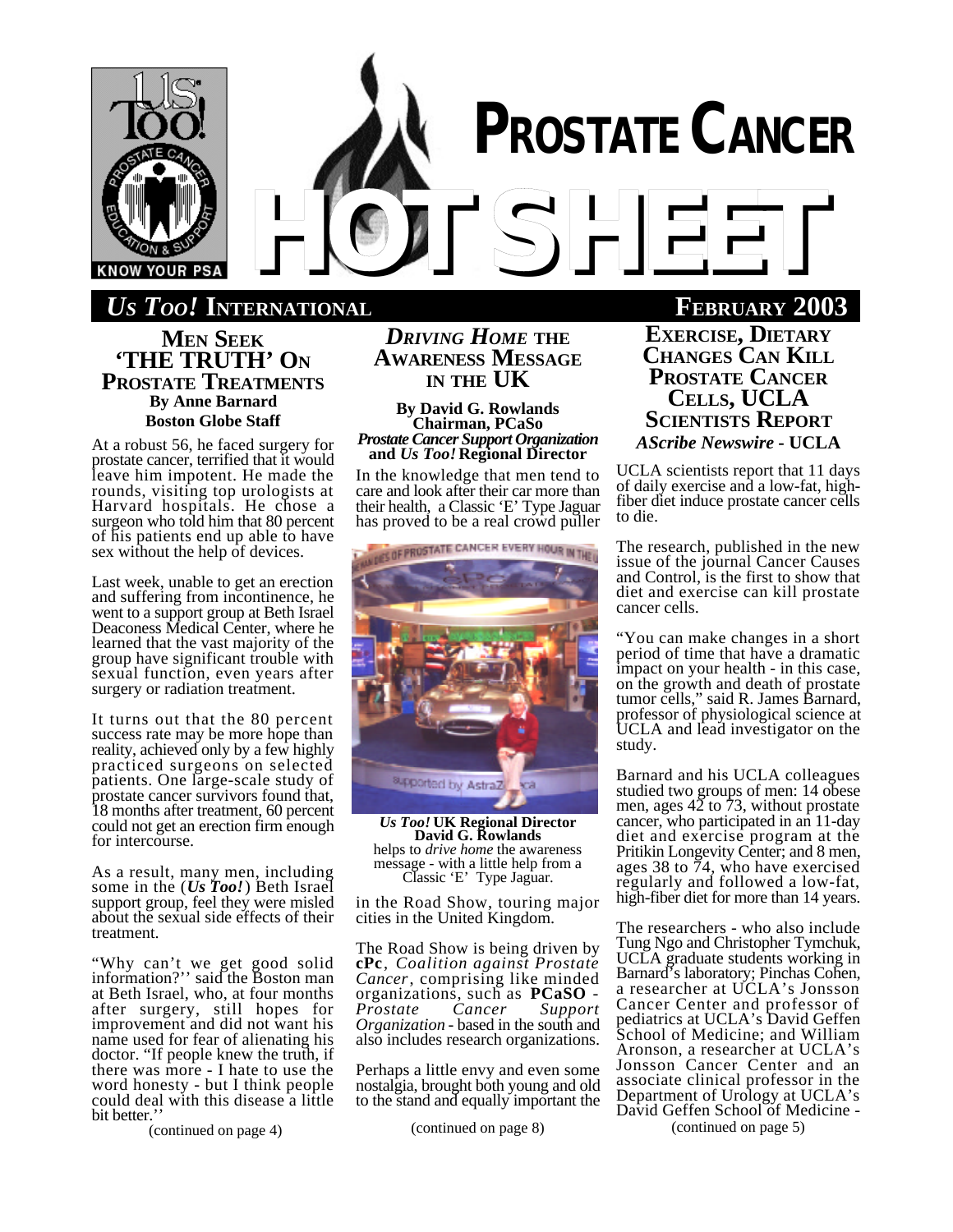## **PROSTATE CANCER PATIENT SUPPORT 1-800-80-***US TOO! US TOO!* **INTERNATIONAL**

# **PROSTATE CANCER NEWS YOU CAN USE**

*Us Too!* publishes a FREE e-mail based news service which provides updates on the latest prostate cancer related news. To subscribe or link to the archives simply visit the *Us Too!* Website: www.ustoo.org

News items contained in *Us Too!* publications are obtained from various news sources and edited for inclusion. Where available, a pointof-contact is provided.

All references to persons, companies, products or services are provided for information only, and are not endorsements. Readers should conduct their own research into any person, company, product or service, and consult with their loved ones and personal physician before deciding upon **any** course of action.



ANDRECOGNIZED AS A 501(C)(3) NOT-FOR-PROFIT CHARITABLE CORPORATION. DONATIONS / GIFTSTO *US TOO!* ARE TAX DEDUCTIBLE. COPYRIGHT 2003, *US TOO!* INTERNATIONAL, INC.

#### **NOVEL APPROACH SHOWS PROMISE FOR A BLOOD TEST**

In a pilot study, researchers at the University of Texas M.D. Anderson Cancer Center have designed a new type of blood test that may hold promise for evaluating disease progression in prostate cancer patients. The findings, published in the January 2003 issue of the journal Nature Biotechnology, also may offer a new insight into the biology of the disease. "The information based on this retrospective preliminary analysis may, in the future, be useful for physicians to decide among the many therapeutic options available for prostate cancer patients. As of today, these options are largely dependent on the stage of the disease," said Wadih Arap, MD, PhD, the lead author of the study from the department of genitourinary medical oncology at M.D. Anderson. By looking at the patterns of antibodies from cancer patients, the researchers found that reactivity against a protein that is present at high levels in prostate tumors correlated with poor prognosis and advanced disease. "Future studies based on these findings are likely to help us understand the mechanisms of disease progression," said coauthor Renata Pasqualini, PhD. In this report, the group led by Arap searched for small protein fragments (peptides) that can be recognized by antibodies found in the serum of prostate cancer patients. These small protein fragments turned out to be part of a tumor antigen called GRP78. "This study validates the hypothesis that humoral response can serve as a 'labeling system' of human cancer. The observations may be clinically meaningful because the presence of antibodies against this particular antigen correlated with disease progression and patient survival. The findings will stimulate investigation as to how the humoral immune response to cancer can be used as a method to monitor and understand cancer progression clinically," said coauthor Christopher Logothetis, MD, chairman of the department of genitourinary medical oncology. According to Logothetis, if the disease is detected at early stages, prostate cancer can be managed by local treatments such as surgery or radiation. At later stages of progression, prostate cancer commonly spreads into specific sites such as the skeleton. When this happens, treatment options are more limited. Novel tools for biochemically staging disease would help physicians

and patients evaluate and select the most appropriate therapeutic approach, said Logothetis. According to researchers, the long-term purpose of this project is to identify circulating antibodies that can serve as an early warning system based on individual patients' immune response against tumors. These antibodies can be used to discover what protein fragments they are recognizing, and correlate their presence with patterns and speed of disease progression. The researchers at M.D. Anderson have demonstrated that phage display technology is effective in identifying such antibodies. Before this novel blood test can be used clinically, it needs extensive validation, cautioned Arap. Pasqualini added that this particular "biological read-out" of prostate cancer progression based on the pattern of circulating antibodies in the serum of patients is just one in a series that the investigators are working to develop. "This may be one preliminary step towards the development of better tools to evaluate cancer progression.'

\* \* \* \* \* \* \* \* \* \* \* \* \* \* **PATIENTS UNDERGOING RADIATION THERAPY SETTING OFF SECURITY SCANNERS**

*State Journal-Charleston WV* Dr. Gregory Merrick was surprised to hear about a patient of his who was suspected of carrying radioactive material earlier this year while he was returning to America from Russia. Merrick, a radiation oncologist in Wheeling, said Russian security agents stopped the patient because their scanners detected radioactive material that could be part of an incendiary device. The guards soon discovered the radiation had nothing to do with a bomb - it was residual emanation from a medical treatment the patient received two months before his trip. "Once (the patient) explained everything, they were fine with it. But that shows you how sensitive those detectors are now because they need to detect plutonium," Merrick said. The Wheeling physician had treated the patient for prostate cancer using a procedure called brachytherapy, in which tiny radioactive seeds are implanted into the prostate for targeted radiation therapy. The seeds contain a Palladium isotope that becomes inactive after 60 days. Merrick's patient had brachytherapy 55 days before he set off a radiation detector at a Russian airport -just five days before the seeds "died." "We're in a new age of security," Merrick said. Since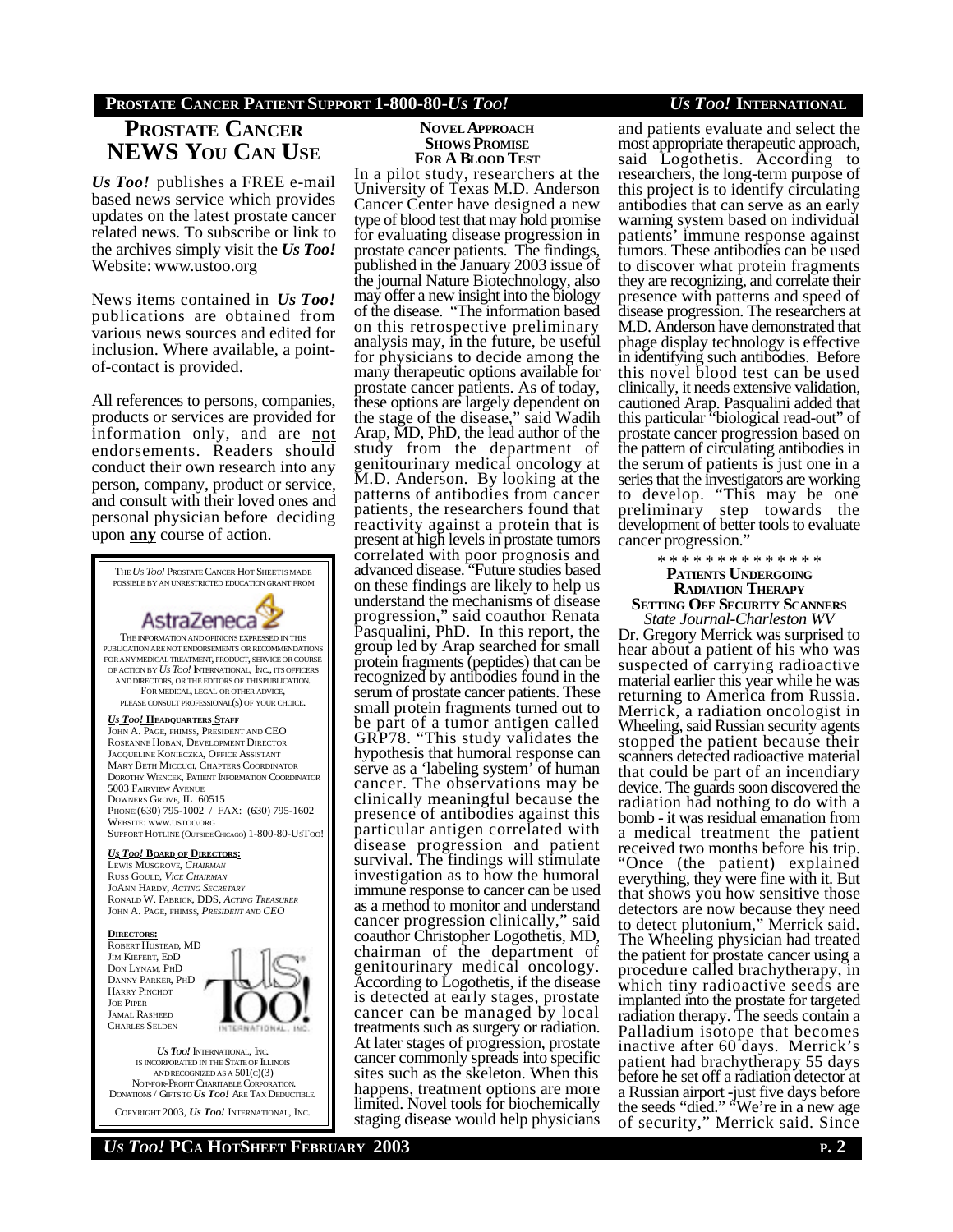radiation treatments do not leave scars, "patients may want to keep their discharge sheets with them in case they are stopped," he said.

\* \* \* \* \* \* \* \* \* \* \* \* \* \*

#### **SEXUAL DYSFUNCTION WIDESPREAD AND**

## **FEW TREATMENTS HELP**

A much smaller percentage of men regain "normal" sexual function after treatment for prostate surgery than has been commonly believed, a survey has found. Investigators at the University of Texas M.D. Anderson Cancer Center, working with researchers at the Cleveland Clinic, found that 85% of 1236 prostate cancer patients surveyed reported having erectile dysfunction (ED) in the past 6 months. Only 13% of the men said they had firm and reliable erections spontaneously, and while many patients tried such ED treatments as Viagra, penile injections, vacuum devices and penile prostheses, only 8% regained near-normal erections with their use. Some prostate cancer treatments such as nerve-sparing surgery and radioactive seed implants offer a somewhat better chance that a man can achieve an erection most of the time, but the overall picture is "generally dismal," said lead researcher Leslie Schover, PhD, a clinical psychologist in the department of behavioral sciences at M.D. Anderson. The investigation, funded by the American Cancer Society, was published in two parts. The first report, in the October 15, 2002 issue of the journal Cancer, examined the degree of sexual dysfunction in patients, and the second paper, published in the online edition of the December 1 Cancer, looked at the treatments patients used, mostly in vain. "Too often, prostate cancer patients are led by physicians and the popular media to believe they have a 50-50 chance, or better, to regain their erectile function, but, in fact, the great majority of survivors experience severe and lasting sexual problems and dissatisfaction in the years after treatment," said Schover, who has spent decades counseling men with ED. "Many men have been sold a bill of goods, and that's sobering." To instill "more realistic expectations," patients,

and their sexual partners, should receive counseling as a routine part of their oncology care, the researchers suggested. "Men were as distressed about loss of desire and trouble having satisfying orgasms as about ED," the study reported. The survey also showed that younger age was strongly associated with better sexual outcome,

medical factors: not having neoadjuvant or current antiandrogen therapy, having bilateral nerve-sparing prostatectomy surgery or brachytherapy, and having better mental and physical health. Sexual factors associated with better outcome included: having normal erections before cancer treatment; choosing a cancer treatment based on the hope that it would preserve sexual function, having more sexual partners in the past year, and having a partner who is free of sexual problems herself. The second study looked at how effective the cornucopia of therapies designed to help ED were to patients surveyed. That report found that while 59% of patients tried at least one ED treatment to improve their sex lives, only 38% found a therapy that was at least somewhat helpful, and even fewer continued to use it. The survey also found that the treatments easiest to use, such as Viagra, are the least effective in these patients, although many men continue to use them, hoping they will work. For example, more than half of patients surveyed (549 men or 52%) tried Viagra, but only 16% said it "greatly improved" sexually functioning. Yet 39% of these patients continue to use it. By contrast, patients who use the most invasive ED therapy, a penile prosthesis, reported a 44% "greatly improved" functioning - the highest rating obtained in the survey - and 81% of these patients still use this method. But only 16 patients (2%) chose this option. "Men wish Viagra would work, but we found that all current treatments except implantation of a penile prosthesis have a drop-out rate exceeding 50%," Schover said. The second-most-popular ED treatment was a vacuum device, used by 197 patients (19%). But only 19% reported "greatly improved" functioning although 41% reported that they still use the device. Penile injections, used by 179 men (18%), resulted in the second highest satisfaction result; 29% of patients who used it said it greatly improved sex, but just 34% of those patients still use the therapy. Among other findings were that 79% of men who had bilateral nerve-sparing prostatectomy tried a therapy for ED, compared to only 50% of men who had brachytherapy, despite the fact that both of these treatments appeal to men who want to preserve their sex lives. Viagra also works best in men who have both nerves spared in prostatectomy, or in men who have radiation therapy, the

as was the influence of following

## *US TOO!* **INTERNATIONAL VISIT US ON THE INTERNET AT WWW.USTOO.ORG**

researchers found. The negative impact of hormonal therapy on successful treatment for ED is also clear, said Schover. Few men with suppressed testosterone production found a successful treatment for their ED. Finally, the researchers pointed out that a patient's relationship to a sexual partner is important in explaining successful use of a medical treatment for ED, especially if that partner has good sexual function. Yet most ED clinics make little effort to include the partner in treatment planning, said Schover. "Many men regard ED as their individual problem, but sex takes place in a relationship, and couples can be helped to make a mutual decision to pursue a treatment," she said.

#### \* \* \* \* \* \* \* \* \* \* \* \* \* \* **NEW GENE THERAPY BOOSTS IMMUNE SYSTEM TO CURE CANCER**

Using a novel gene therapy approach that boosts the body's immune system, a Northwestern University researcher has cured cancer in laboratory mice. In experiments reported in the December 15, 2002, issue of Cancer Research, Chung Lee and colleagues at the Feinberg School of Medicine at Northwestern University applied the gene therapy technique to render immune cells insensitive to transforming growth factor beta (TGFbeta), a powerful, naturally occurring substance in the body called an immunosuppressor that enables cancer cells to evade surveillance by the immune system. The approach boosted the mice's immune system, which virtually eliminated cancerous tumors in the animals' lungs and prostate gland.<br>"We hypothesized that an hypothesized that an<br>otherapy strategy that immunotherapy strategy that specifically blocks TGF-beta signaling in immune cells, regardless of tumor location or tumor microenvironment, could be highly successful in mediating an antitumor response," said Lee. Mice with the mutated TGF-beta gene that were later injected with prostate cancer cells, the gene-targeted approach resulted in 80% survival. All of the control mice in the melanoma and prostate cancer arms of the study that had not received the gene therapy died of metastatic cancer.

> \* \* \* \* \* \* \* \* \* \* \* \* \* \* **COX-2 PROMOTES DISEASE PROGRESSION**

"Cyclooxygenase (COX)-2, an inducible isoform of COX, has been observed to be expressed in prostate cancer. Several studies have reported (continued on page 6)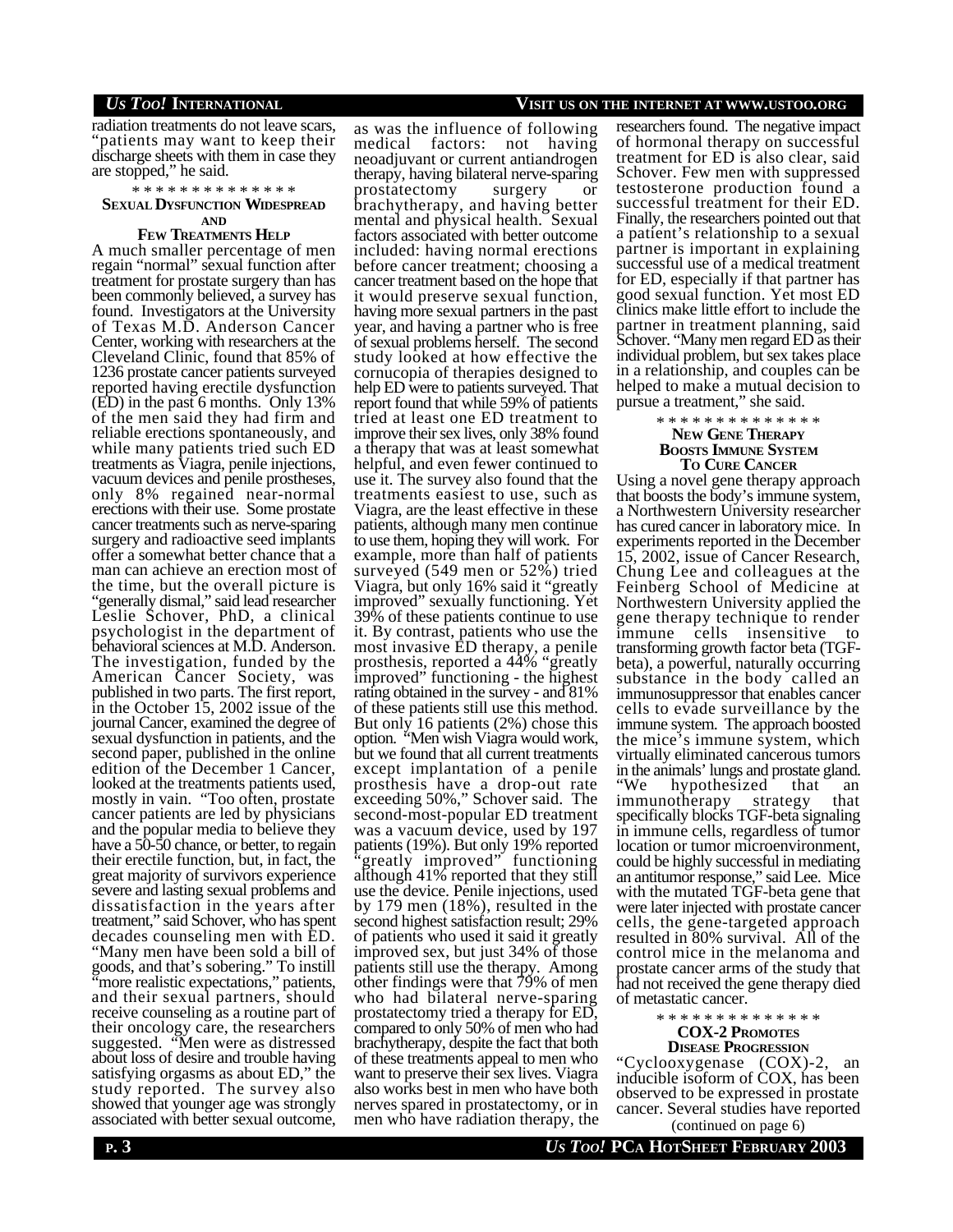## **PROSTATE CANCER PATIENT SUPPORT 1-800-80-***US TOO! US TOO!* **INTERNATIONAL**

# **MEN SEEK "THE TRUTH"** (continued from page 1)

Doctors agree that there is a broad gap between the more optimistic potency rates widely quoted in surgeons' books and Web sites - especially those of celebrity specialists like Johns Hopkins Hospital's Dr. Patrick C. Walsh - and the more typical experience. Published studies report post-surgical rates of impotence ranging from less than 15 percent to more than 80 percent, depending on the patients' ages and conditions and the experience of the surgeon.

Radiation treatment offers a somewhat lower risk of impotence, but, because long-term survival is not so good, doctors usually recommend surgery for younger patients, the ones most likely to be sexually active.

However, doctors say they tell patients up front about the risks and trade-offs. They also say that support groups overstate the degree of dissatisfaction because they tend to attract more men who are having problems.

But some doctors, as well as many patients, believe the prostate cancer survivors have a point: Surgeons sometimes downplay the chances of impotence as they focus on curing cancer. They sometimes quote potency rates for celebrity surgeons who do nothing but remove prostates, rather than their own rates, said Dr. Jeffrey Steinberg, acting chief of surgery at Cambridge Health Alliance, who advises the support group. Or they don't emphasize that the best numbers come from groups of younger, healthier patients.

The result, said group leader Stan Klein, is that with 180,000 men diagnosed and 55,000 undergoing prostate-removal surgery each year, thousands of survivors are glad to be alive, but painfully disappointed with their sexual function.

"It's devastating,'' he said. "We've had them coming in with tears in their eyes.''

"I understand the frustration and anger on the part of many of those patients,'' Steinberg said, adding that doctors have to be extra rigorous in preparing patients for side effects, since men sometimes hear only what they want to hear when doctors predict their sexual future.

"It's important for surgeons to tell patients what their experience is in their own practice, how many they've done, what age range they've done'' he said. About 50 percent of his own patients are potent a year after surgery, he said, with better results in younger patients.

Klein, cancer-free nine years after surgery, is on a mission to paint what he calls a more realistic picture. His goal is not to discourage treatment: "With almost 32,000 men dying each year, we don't want men to say, `I'll take my chances.'''

Rather, he said, realizing that impotence is more likely than not will prepare men better to cope with the problem and seek treatment - Viagra, injections, vaccum pumps and penile implants - that usually brings ''an almost normal sex life.''

Dr. Irwin Goldstein, director of the Institute of Sexual Medicine at Boston University School of Medicine, had this advice for prostate patients, whether they opt for surgery or radiation: Doctors exaggerate their ability to save your erections. Expect to be impotent. But worry only about surviving. Then, call the sexual dysfunction specialists.

"If a man owns a penis,'' he said, "we can make them have an erection.

Prostate cancer victims face a particularly difficult choice since the treatment options force them to decide between a greater risk of death or a greater risk of impotence. Unlike most cancers, their disease can be treated effectively with two very different techniques, surgery and radiation. While radiation causes less impotence and incontinence, surgery has better survival rates beyond 10 years. And radiation patients sometimes develop sexual side effects well after the treatment.

And for doctors, measuring safety and effectiveness of surgery is always contentious, since so much depends on individual skill and patient selection. There is some mistrust<br>between surgeons and the between surgeons and the

epidemiologists and others who measure their outcomes. The debate over prostate surgery has even tapped into the rivalry between Boston's hospitals and Johns Hopkins of Baltimore - home of Walsh, the<br>surgeon who helped raise who helped raise expectations so high.

In 1981, Walsh published a paper describing the nerves that run close to the prostate and help control erections. He developed the technique of removing the walnut-sized gland without cutting either of the nerves, called bilateral nerve-sparing.

His most famous study, quoted frequently on his Web site, was published in 2000. Of 62 relatively young, healthy patients he operated on, 86 percent could have sex spontaneously after a year and 93 percent were completely continent. He and five other top surgeons also reported 90 percent potency on 50 patients under age 60.

Those numbers, touted in Walsh's best-selling book, raised the bar for prostate surgeons - unrealistically, say other surgeons.

"He's a very good surgeon and he's honest, but he's very selective'' in choosing patients, said Dr. Jerome Richie, chief of urology at Brigham and Women's Hospital, who says his own potency rate is 85 percent for patients in their 40s, 60 percent for those in their 60s.

In a larger study of 1,291 patients, about half over 65, University of Washington epidemiologist Janet Stanford found that 18 months after surgery, 60 percent of men reported having no erections or erections that were not adequate for sex. Even among those under 60, just 40 percent<br>had erections adequate for erections adequate for intercourse.

Since not everyone can go to a top specialist, it's important for all surgeons to measure and report their own outcomes, said Dr. James Talcott, of Massachusetts General Hospital's Center for Outcomes Research. But he believes most don't - partly because the expectations are so high that real numbers would be damaging.

Talcott studied 49 patients who had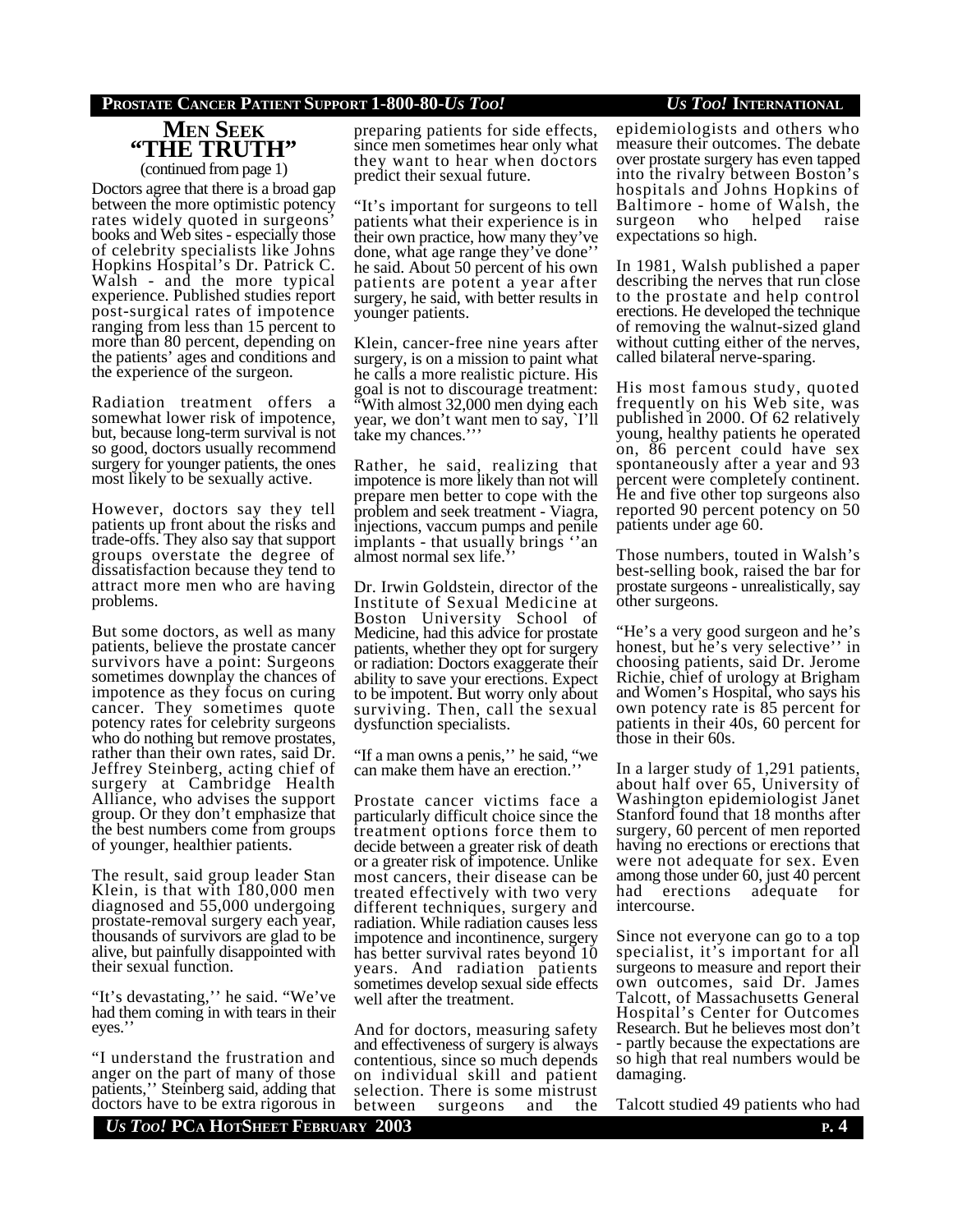surgeries at Boston teaching hospitals. He found that most were impotent, including 15 of 19 patients who had bilateral nerve-sparing surgery. He said his results were more realistic because the patients had a wider mix of ages and were asked about their conditions by independent researchers, not doctors.

*Anne Barnard can be reached at abarnard@globe.com.*

*This story ran on page A1 of the Boston Globe on 1/18/2003.*

# **EXERCISE, DIETARY CHANGES CAN KILL PROSTATE CANCER** (continued from page 1)

collected blood serum samples from the 14 men before they began the 11 day Pritikin program. At UCLA, the researchers mixed these serum samples in dishes with prostate cancer cells. At the end of the 11-day program, the researchers collected a second set of blood serum samples from the same 14 men, and placed these samples in laboratory dishes with prostate cancer cells.

#### *Prostate cancer cell death*

Among the 14 men at the beginning of their diet and exercise program, fewer than three percent of the LNCaP cells - prostate cancer cells in the cell culture showed apoptosis (programmed cell death). At the conclusion of the 11-day program, more than 40 percent of these cells were on their way to death, and in the 14-year group of eight men, more than 50 percent of these cells were on their way to apoptosis, or death.

"That was the finding that made our jaws drop," Barnard said. "We don't know yet whether these dramatic changes that occurred to prostate cancer cells cultured in a laboratory will also occur in patients; we have hope that these changes will occur."

In an attempt to understand what might be inducing the apoptosis of the tumor cells, the scientists measured blood serum levels of a hormone called IGF-I, which stimulates tumor cells to grow; a high level of IGF-I is a risk factor for prostate cancer, Barnard said.

At the end of the 11 days, IGF-I levels for the 14 men had decreased by 20 percent. The eight men who had followed the diet and exercise program for 14 years had IGF-I levels 55 percent lower than the 14 men had at the start of their diet and exercise program.

"Insulin is the primary factor that stimulates the liver to produce IGF-I," Barnard said. "In previous research, we have shown that diet and exercise lower the serum insulin level; we suspected that diet and exercise should lower the IGF-I level as well, and we have found that to be true.'

While IGF-I floats in the bloodstream, it binds to a protein, IGFBP-I, which limits the amount of IGF-I that is available to interact with tissue. Higher levels of this binding protein are desirable, causing a drop in free IGF-I levels, Barnard said.

Over the 11-day program, IGFBP-I levels increased by 53 percent, while in the long-term group of eight men, IGFBP-I levels were 150 percent higher than the short-term group had at the outset of the program.

"We didn't expect the results would be this dramatic," Barnard said. "We found dramatic changes in both IGF-I and IGFBP-I levels with diet and exercise. The important message is you can change your levels of both IGF-I and IGFBP-I in a very short period of time, and that may have an important impact on your prostate health."

## *Implications of the research*

"I've been telling people for years if they want to avoid most of the health problems we have in this country, they should go on a low-fat, highfiber diet and do about an hour of aerobic exercise every day," Barnard said. "You make up your mind: Do you want to be healthy? It's not a tough choice."

Barnard, 65, has worked with the Pritikin Longevity Center since 1978, and serves as a consultant. He weighs five pounds less than when he graduated from college, and his cholesterol dropped from 235 when he was in his early 40s to 180 when he changed his diet; he has maintained his cholesterol around

## *US TOO!* **INTERNATIONAL VISIT US ON THE INTERNET AT WWW.USTOO.ORG**

180-190 for more than 20 years.

The Pritikin program focuses on a diet of whole grains, fruits and vegetables, and small portions of meat (no more than 3-and-a-half ounces a day), and 60 minutes of exercise a day.

Prostate cancer is the most common type of cancer in American men, other than skin cancer, and the second leading cause of cancer death in men, exceeded only by lung cancer. Some 30,000 men in the United States die of prostate cancer each year.

Barnard noted that some people buy growth hormone supplements, which stimulate the production of IGF-I. He "seriously questions" older people taking such supplements.

"Where you need IGF-I is in your muscle; the way to get it is to exercise," Barnard said. "People want the easy way out; they want to take a pill."

# **SOY PRODUCT GENISTEIN QUELLS CANCER GROWTH MECHANISMS AT GENETIC LEVEL**

## **by Sonia Nichols AP Senior Medical Writer**

The soybean product genistein is purported to influence the course of a number of diseases, including cancer. Researchers in the U.S. have confirmed that genistein targets genes responsible for controlling signals associated with prostate cancer dissemination.

Health care professionals believe that by sensitizing prostate cancer cells to chemotherapy, some individuals might avoid cancer cell metastasis. Several studies have shown that isoflavones such as genistein alter the course of prostate cancer in animals. The coauthors of a Wayne State University School of Medicine study say genistein controls prostate cancer<br>control processes such as processes such as angiogenesis at the transcription level.

"To better understand the precise molecular mechanism $(s)$  by which (continued on page 6)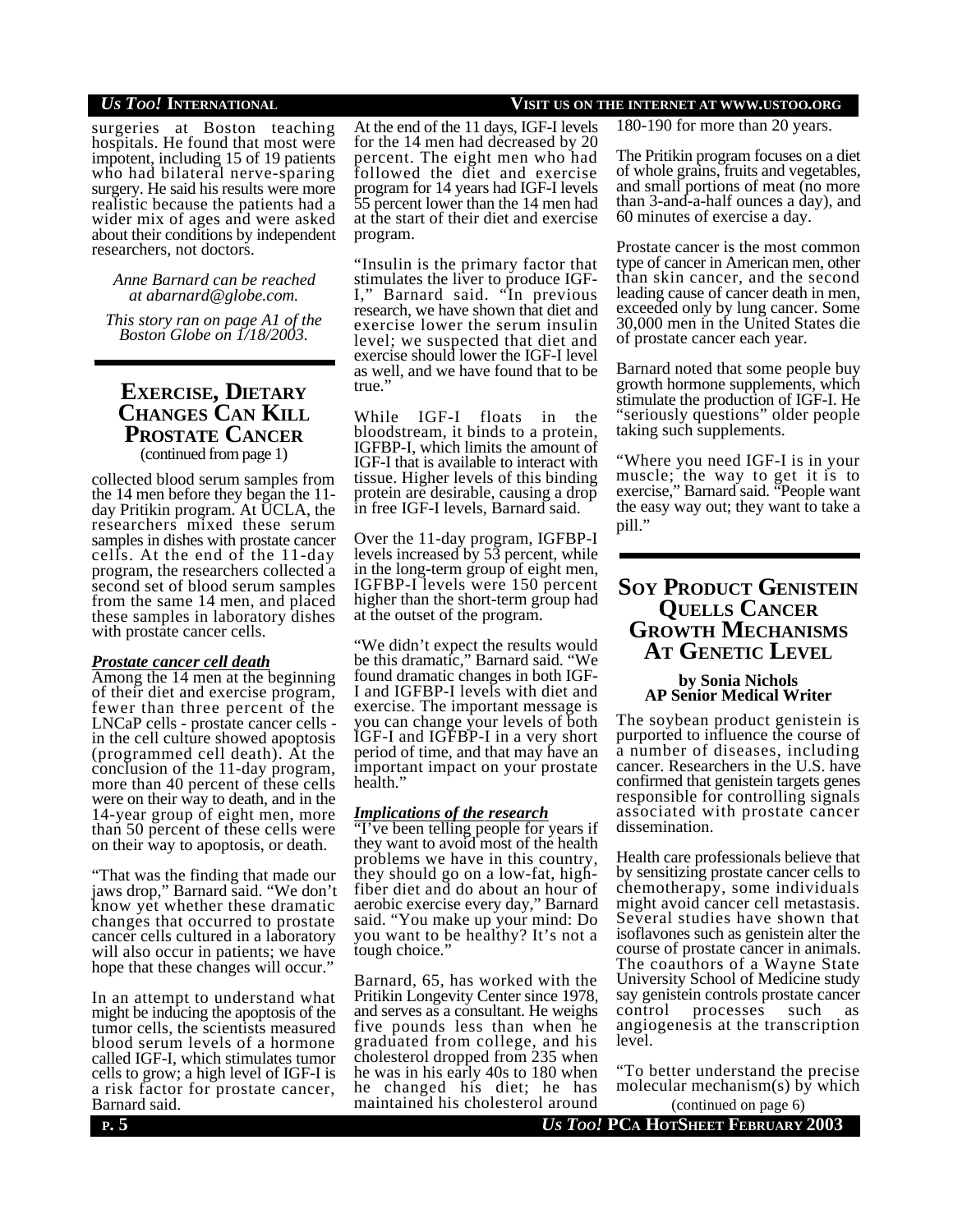# **GENISTEIN QUELLS CANCER GROWTH** (continued from page 5)

genistein exerts its effects on PC3 (prostate cancer) cells, we utilized cDNA microarray to interrogate 12,558 known genes to determine the gene expression profiles altered by genistein treatment," said Yiwei Li and colleagues, who work at the Detroit, Michigan medical school.

Genistein more than doubled the response of over 800 genes. Thirteen of those genes have been linked in some way to angiogenesis and the spread of cancer. Eleven of the 13 genes were down-regulated after genistein treatment, whereas the 2 remaining genes, associated with connective tissue signaling, were upregulated.

Several more laboratory tests confirmed the results of the<br>microarray analysis (Downmicroarray analysis (D<br>regulation of invasion regulation of invasion and angiogenesis-related genes identified by cDNA microarray analysis of PC3 prostate cancer cells treated with genistein. Cancer Letters, 2002;186(2):157-164).

"We concluded that genistein downregulates the transcription and translation of genes critically involved in the control of angiogenesis, tumor cell invasion, and metastasis, suggesting the possible therapeutic role of genistein for metastatic prostate cancer," said Li and coauthors.

The investigators proposed that genistein might be particularly suited for making prostate cancer cells more receptive to control by chemotherapies already on the market.

Key points reported in this study include:

- \* Genistein is an isoflavone that is believed to have anticancer properties
- \* Genistein down-regulates or upregulates a number of genes linked with angiogenesis, tumor invasion, and metastasis in prostate cancer
- \* The soy product may be valuable as an adjuvant for chemotherapies that treat or prevent metastatic prostate cancer.

*US TOO!* **PCA HOTSHEET FEBRUARY 2003 P. 6**

# **REPORT SHOWS BENEFITS OF COMBINING VITAMIN D WITH TAXOTERE**

The addition of high-dose calcitriol to weekly treatment with the chemotherapy agent docetaxel (Taxotere) appears to improve the therapeutic response in men with androgen-independent prostate cancer without compromising safety.

Data from a phase II clinical trial suggest the combination of docetaxel/ calcitriol is as much as twice as effective as the use of docetaxel alone, as measured by prostatespecific antigen (PSA) response rate. The results were so promising that a phase III trial has been launched at 15 sites throughout the United States. Results were published January 1, 2003, in the Journal of Clinical Oncology. Calcitriol is the active form of vitamin D

"We're excited by these promising results, especially since there is no acceptable standard treatment for this type of prostate cancer," said Tomasz Beer, MD, an oncologist at the Oregon Health & Science University (OHSU) Cancer Institute in Portland, and lead investigator of the study.

In the study, 31 of 37 patients, or 81%, who were treated with the combination regimen cut their PSA levels by more than half. In fact, 59% of patients achieved a confirmed PSA reduction of greater than 75%. Studies of docetaxel alone have reported a 42% PSA response rate. PSA is a substance produced within the prostate gland, and a high PSA level may indicate the presence of cancer. In patients with advanced prostate cancer, PSA correlates with the amount of cancer in the body.

In addition to PSA response, 8 of 15 men in the study with measurable disease responded with significant reductions of their tumors.

"Based on this data we've opened a much larger study nationwide that should tell us whether these preliminary findings continue to hold true in larger patient populations," said Beer.

Patients in the study received oral

calcitriol on the first day of the treatment cycle, followed by an infusion of docetaxel the next day. The treatment was repeated weekly for 6 weeks of an 8-week cycle until there was evidence of disease progression or unacceptable toxicity, or until the patient requested to be withdrawn from the study. Calcitriol is not the same as over-the-counter vitamin D, which could be harmful if taken in large doses.

# **NEWS YOU CAN USE** (continued from page 3)

that COX-2 overexpression is associated with carcinogenesis, cell growth, angiogenesis, apoptosis, and invasiveness in a variety of tumor types," researchers in Japan report. The researchers concluded: "These data demonstrate that COX-2 contributes to prostate cancer progression and suggest that it mediates this effect, in part, through increased VEGF."

Fujita and coauthors published their study in the journal *Prostate* (Cyclooxygenase-2 promotes cancer progression. Prostate, 2002;53(3):232-240).

\* \* \* \* \* \* \* \* \* \* \* \* \* \*

**ZYFLAMEND**

#### **HERBAL COX-2 INHIBITOR EXHIBITS ANTICANCER ACTIVITY**

A new study from the Department of Urology at Columbia University suggests that Zyflamend, an herbal COX-2 inhibiting formulation, strongly suppresses the proliferation of human LNCaP prostate cancer cells and induces apoptosis. The study, entitled "Zyflamend, an Herbal COX-2 Inhibitor with In Vitro Anti-Prostate Cancer Activity," was presented at the December 13 meeting of the Society of Urologic Oncology in Bethesda, Maryland. This meeting was cosponsored by the National Cancer Institute. According to researchers, Zyflamend's effects were found to be significantly more potent than a compound in the spice turmeric called curcumin, which is believed by many researchers to be one of the most promising molecules for the prevention and treatment of cancer. Compared with Zyflamend, curcumin exhibited no COX-2 inhibiting effect on its own, suggesting that there is something in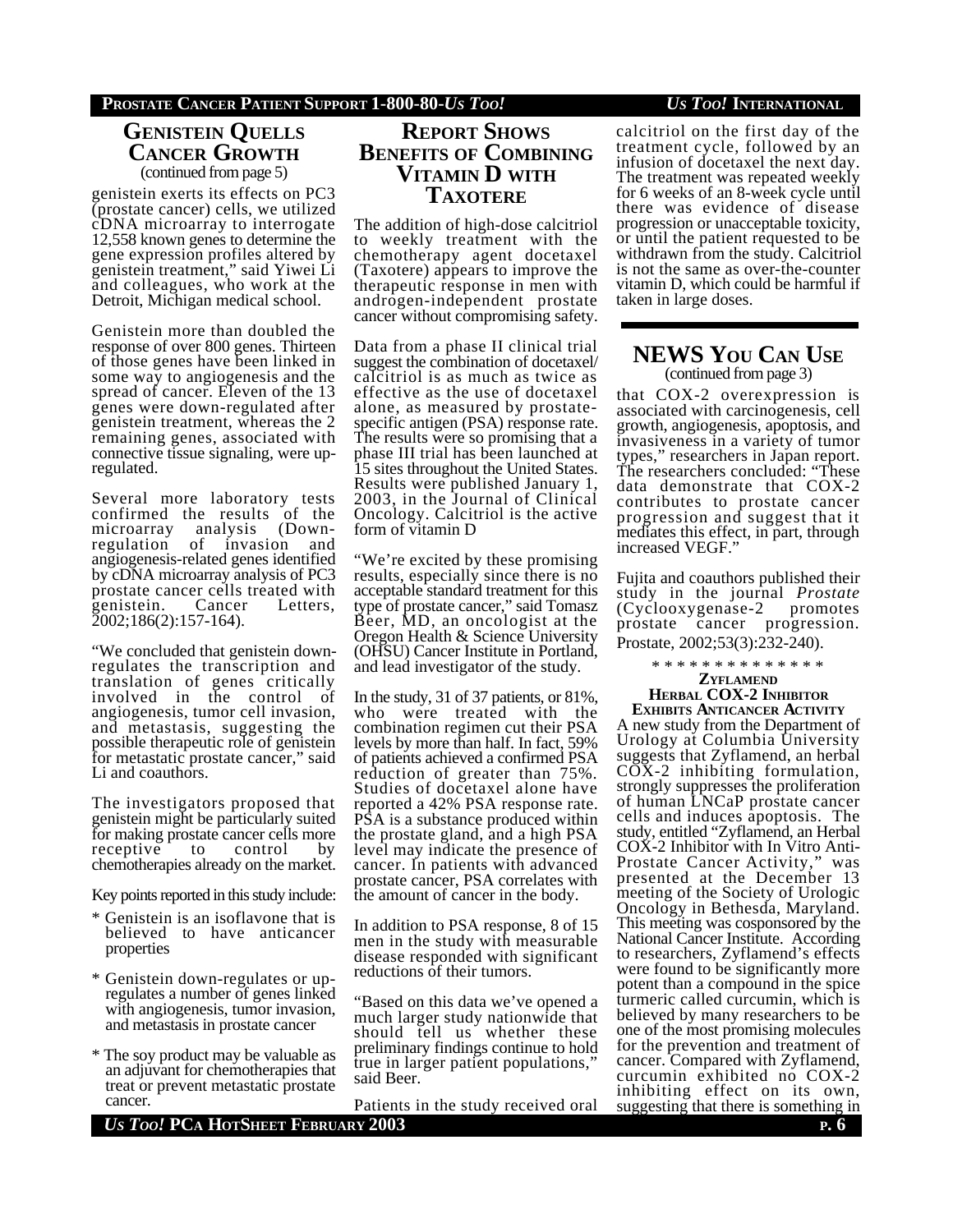the complexity of the whole-plant formulation that is responsible for its pronounced anti-inflammatory effect. Zyflamend was found to be almost equivalent in its COX-2 inhibiting activity to the pharmaceutical selective COX-2 inhibitor NS-398. "This study on Zyflamend is exceptionally promising. This is the first known natural blend of botanicals that is showing COX-2 inhibitory activity," said Aaron Katz, MD, director of the Center for Holistic Urology at Columbia-Presbyterian Medical Center. Dr. Katz is the lead researcher on the Zyflamend study to be presented at the NCI Urologic Oncology conference. "Our research is on-going and will proceed to clinical trials on Zyflamend's efficacy for prevention and treatment of prostate cancer. By the age 70, over 70% of men in the U.S. will develop prostate cancer, and men today face treatment options which may have potential side-effects. The need for effective natural therapy has never been greater."

#### \* \* \* \* \* \* \* \* \* \* \* \* \* \* **LYCOPENE SUPPLEMENTATION BENEFITS PATIENTS WITH LOCALIZED DISEASE**

Results of a small study in men newly diagnosed with localized prostate cancer show adding or increasing the amount of lycopene in their diet improved several disease factors. The "inverse association between dietary intake of lycopene and prostate cancer risk" demonstrated in previous studies prompted O. Kucuk and colleagues at Wayne State University in Michigan to conduct "a clinical trial to investigate the biological and clinical effects of lycopene supplementation in patients with localized prostate cancer." They found that "after intervention, subjects in the intervention group had smaller tumors (80% vs. 45%, less than 4 ml), less involvement of surgical margins and/ or extra-prostatic tissues with cancer (73% vs 18%, organ-confined disease), and less diffuse involvement of the prostate by high-grade prostatic intraepithelial neoplasia (33% vs. 0%, focal involvement) compared with subjects in the control group." The researchers said that the results of their "pilot study [suggest] that lycopene may have beneficial effects in prostate cancer. Larger clinical trials are warranted to investigate the potential preventive and/or therapeutic role of lycopene in prostate cancer." Kucuk

and coauthors published the results of their study in Experimental Biology and Medicine (Effects of lycopene supplementation in patients with localized prostate<br>cancer. Exp. Biol Med. cancer. 2002;227(10):881-885).

\* \* \* \* \* \* \* \* \* \* \* \* \* \*

**COMBIDEX CAN DETECT LYMPH NODE DISEASE IN PROSTATE CANCER**

Advanced Magnetics, Inc. and Cytogen Corp. announced the presentation of data showing that Combidex, an investigational magnetic resonance imaging (MRI) contrast agent, is able to distinguish malignant from normal lymph nodes in a variety of cancers, including prostate and renal cancers. The studies were presented by radiologists at the Radiological Society of North America, Inc.'s 88th scientific assembly and annual meeting in Chicago, Illinois. In one presentation, Mukesh Harisinghani, MD, assistant radiologist with Massachusetts General Hospital and instructor of radiology at Harvard Medical School, reported data from 50 patients with proven primary prostate cancer who were scheduled for radical prostatectomy. In the study, 141 lymph node groups were evaluated using MRI before and after the administration of Combidex. When imaging evaluation results were compared with histopathologic analysis, which represents the current gold standard, radiologists using the Combidexenhanced images were able to detect malignant lymph nodes with 93% specificity and 92% sensitivity, indicating a high level of correlation.

# \* \* \* \* \* \* \* \* \* \* \* \* \* \* **DIABETES DECREASES**

**PROSTATE CANCER RISK** Results from a large cohort study done in Sweden indicate that men with diabetes have a reduced risk of prostate cancer, especially if they have been hospitalized for treatment of diabetic complications. "Although diabetes mellitus is associated with an increased risk of several malignancies, a negative association with prostate cancer is biologically most plausible," said Elisabete Weiderpass and colleagues at International Agency for Research on Cancer in Lyon, France and the Karolinska Institutet in Stockholm. The epidemiologic evidence is, however, inconsistent, limited, and

# *US TOO!* **INTERNATIONAL VISIT US ON THE INTERNET AT WWW.USTOO.ORG**

based mostly on small studies." "We did find a small, but significantly decreased risk of prostate cancer among men who had been hospitalized for diabetes mellitus, concluded Weiderpass and her coauthors (Reduced risk of prostate cancer among patients with diabetes mellitus. International Journal of Cancer, 2002;102(3):258-261).

> \* \* \* \* \* \* \* \* \* \* \* \* \* \* **AWARENESS OF PATIENTS' "SELF-TREATING" WITH SUPPLEMENTS**

A survey of more than 45,000 men and women suggests vitamin and mineral supplements are especially popular among certain groups of Americans, some of whom may be using them to self-treat health conditions. "These findings suggest physicians, pharmacists and other healthcare providers need to be aware of the conditions their patients may be self-treating," says study author Jessie Satia-Abouta, Ph.D., of the Department of Nutrition at the University of North Carolina at Chapel Hill and formerly at the Fred Hutchinson Cancer Research Center in Seattle, Wash. The researchers found that more than 75 percent of participants regularly took a supplement. More than half of the participants were taking a participants were taking a multivitamin and the most popular single supplements were vitamins E and C, calcium, folate and selenium. Supplement use was most popular among participants who were older, female, highly educated, Caucasian or Native American, and who had a normal body weight. In general these findings, along with previous findings, "suggest that the public may be using dietary supplements to treat illnesses," Satia-Abouta says. The study results are published in the January issue of the American Journal of Preventive Medicine.

#### \* \* \* \* \* \* \* \* \* \* \* \* \* \* **CANCER TREATMENT EFFECT MAY BE PREDICTABLE**

*Guardian Unlimited - 01/14/03* Scientists at the Institute of Cancer Research and the University of Surrey say it may be possible to predict how a tumour might respond to treatment before it has taken place. In a study funded by Cancer Research UK, the scientists found that tumours with higher cell densities were more likely to show a reduction in size following chemotherapy and radiotherapy.

(continued on page 8)